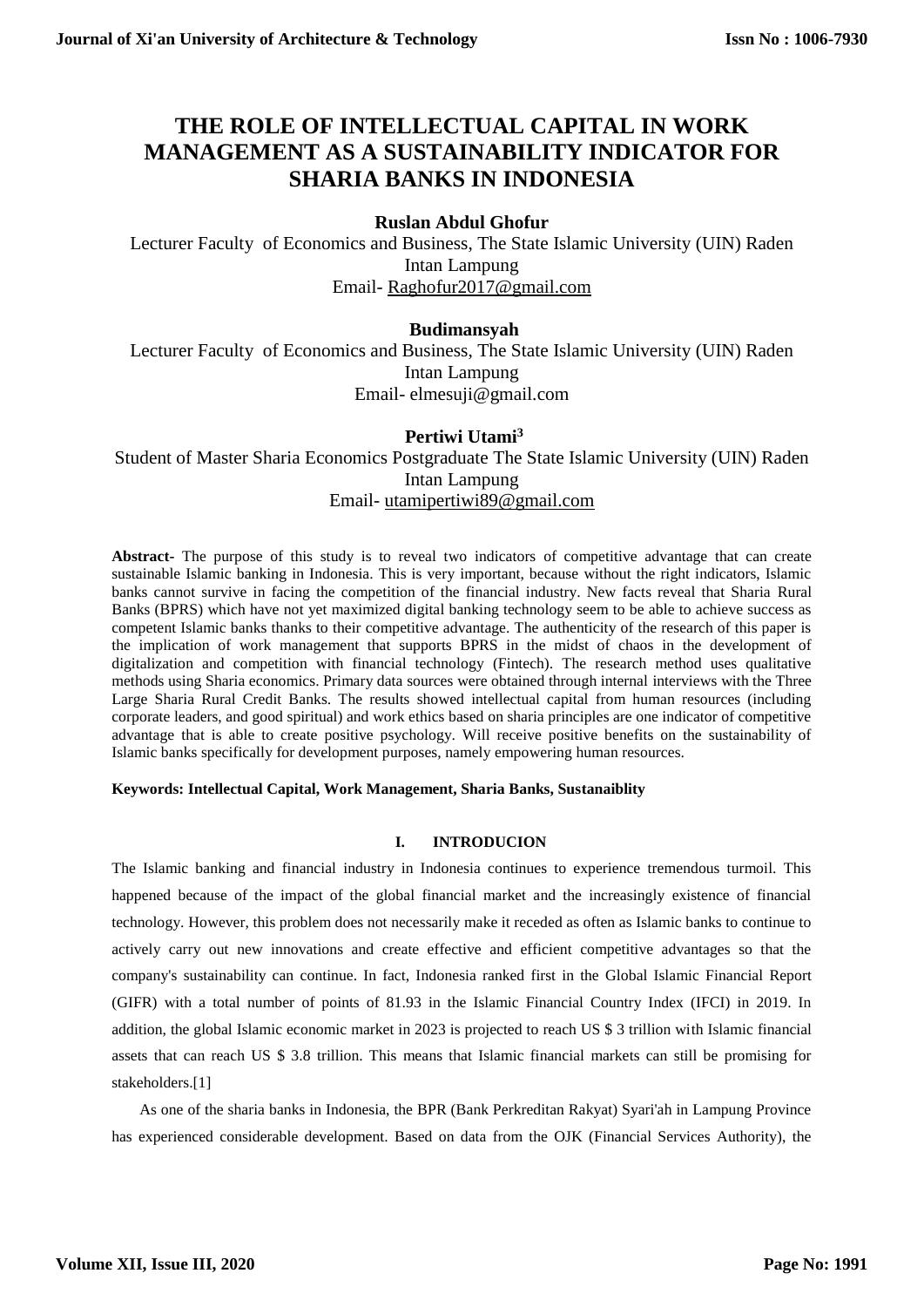number of Sharia BPRs in Lampung Province is 11 offices, both classified as the head office and branch offices. The following is the number of BPRS in Lampung Province.

| N <sub>0</sub> | <b>Name</b>                       |
|----------------|-----------------------------------|
| 1.             | PT. BRPS Kotabumi                 |
| 2.             | PT. BPRS Metro Madani             |
| 3.             | PT. BPRS Bandar Lampung           |
| 4.             | PT. BPRS Way Kanan                |
| 5.             | PT. BPRS Tanggamus                |
| б.             | PT. BPRS Lampung Timur            |
| 7.             | PT. BPRS Rajasa Lampung Tengah    |
| 8.             | PT. BPRS Mitra Agro Usaha         |
| 9.             | PT. BPRS Aman Syari'ah            |
| 10.            | PT. BPRS Tani Tulang Bawang Barat |
| 11.            | PT. BPRS Lampung Barat            |

Table -1 Total of Sharia Rural Banks in Lampung Province, Indonesia

Source: date processed OJK September 2018

From the list of several BPRS above experienced a fairly good development when compared to last year, where this development is seen from the number that originally only 8 BPRS, but in May 2018 it increased to 11 BPR Syari'ah offices. In addition, not only looking at the development of the number of BPRS offices, but in terms of asset finance, there are three best. Following are the number of assets owned by the three best companies according to the assets owned.

| <b>BPRS</b>                                                             | 2015        | 2016        | 2017     |  |  |
|-------------------------------------------------------------------------|-------------|-------------|----------|--|--|
| <b>BPR</b> Kota                                                         | 351.064.139 | 436.208.524 | 560.772. |  |  |
| Bumi                                                                    |             |             | 896      |  |  |
| <b>BPR</b> Metro                                                        | 343.549.552 | 356.583.652 | 317.606. |  |  |
| Madani                                                                  |             |             | 565      |  |  |
| <b>BPR</b>                                                              | 228.688.078 | 267.522.553 | 285.565. |  |  |
| Bandar                                                                  |             |             | 929      |  |  |
| Lampung                                                                 |             |             |          |  |  |
| $\mathfrak{a}$ . $\mathfrak{a}$<br>$\sim$ 0.10 $\sim$ 1.0 UV 0.1.1.0010 |             |             |          |  |  |

Table - 2 Total Top SRB Assets

Source: Data processed OJK September 2018

The statement of assets above shows that the Top Three financial performance is in accordance with the assets owned by the company, namely BPRS Kotabumi, BPRS Metro Madani and BPRS Bandar Lampung. Finance in terms of assets that have been achieved, can be achieved supported by a number of things, one of which is an act of change committed by a leader in managing his human resources in an organized manner, although not to the fullest. It is clear that to develop Islamic finance, one of the strategies is to maximize company performance through the practice of policies and human resource management.[2] Empowering competitive human resources and having a high affective commitment to the organization / company will improve company performance, minimize budget gaps, and create good corporate governance so that company sustainability will continue to be maintained .[3] It also aims that Islamic banks do not have to sacrifice human resources on a large scale as is done by some conventional banks. This is done as an effort to maintain the role of humans in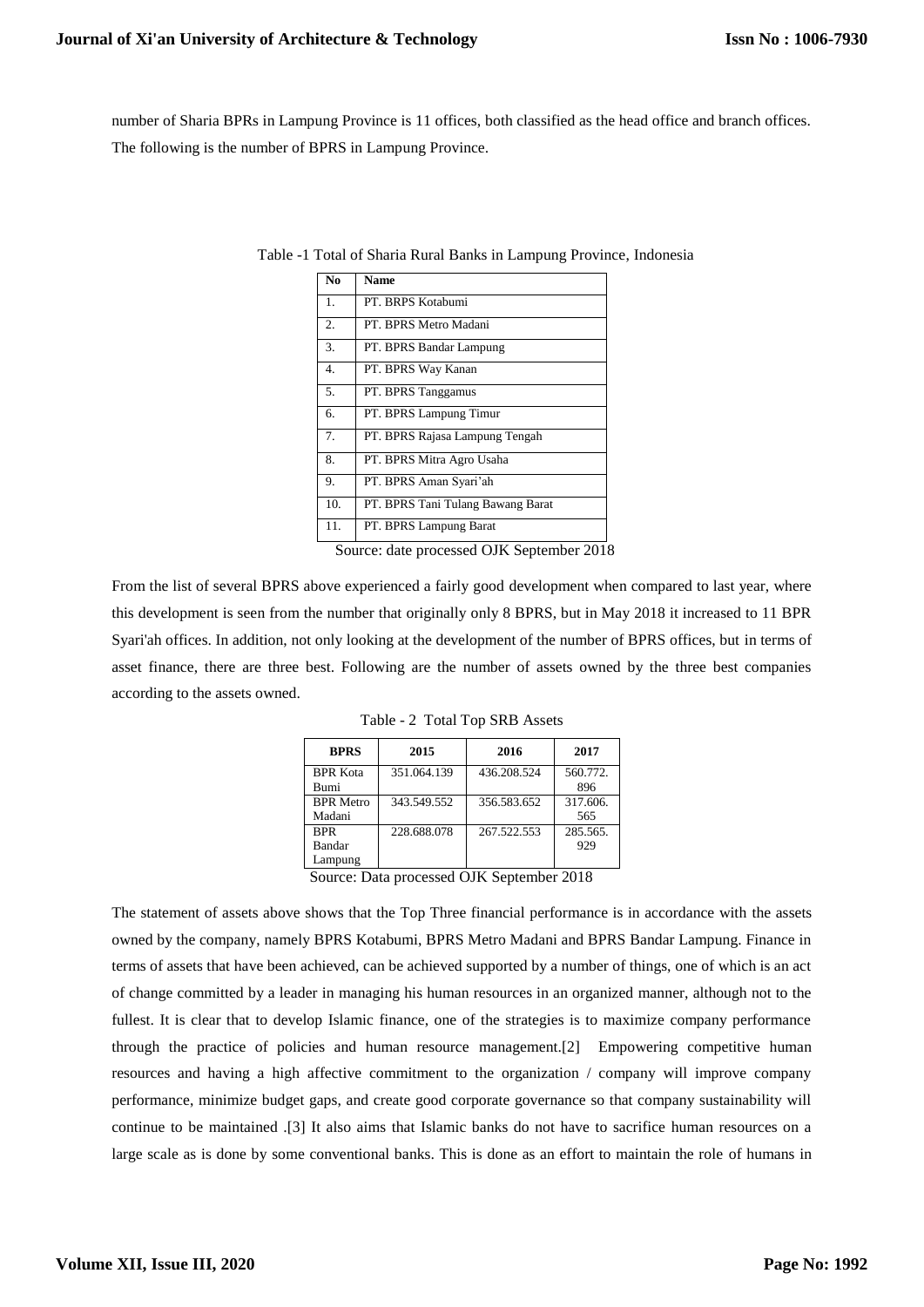economic development that cannot be simply replaced by technology. As the purpose of the Islamic Economic System which prioritizes human resources as the main capital in creating benefit.[4]

Strategic agility as a result of performance is the artery of a company that must get special attention in order to maintain the company's existence and resilience in competing with other companies. One benchmark of performance measurement that is often used by leaders in companies based on traditional approaches is to look at the non-financial aspects (non-financial) in which there is management of human resources.[5]

"In addition, to achieve company performance management that has sharia practices is to create competitive advantage from intangible assets such as intellectual capital (quality human resources including corporate leaders, organizations, relational, good spirituality, and technology implementation) and work ethic of Islam, especially to face competition in the financial industry in the Technological Era 4.0."[6][7]

"The ideal role of leader has an effect on employees' social responsibility, therefore, as a leader, they must be able to analyze the conditions and situations of the organization / company both internal and external, so that they can solve problems that may arise or have already happened, thereby increasing employee performance and performance. organization / company."[8][9] Previous research revealed that the role of leaders who have good leadership styles can positively influence the performance of their subordinates.[10][11][12][13][14]

The role of intellectual capital from human resources, especially professional leadership and work ethics spiritually will form a strong performance management..[15] This is certainly needed as an effort to increase the competitiveness of organizations / companies in a sustainable manner apart from the implementation of technology in the digitalization era. Yasin (2001) stated that, "The success of an organization's business development activities is largely determined by the quality of its leadership or managers and the commitment of the top leadership of the organization to the required energy investment as well as the personal efforts of the leadership. If the quality of leadership and management of human and financial resources in a company can be applied properly, it will contribute to developments in the financial industry. "[16]

In general, leadership style consists of three, "1) Authoritarian leadership style is a style that applies power to one leader who acts as a single ruler. Decision making and policy are only determined by the leader, subordinates are not included to provide suggestions, ideas, and considerations in the decision making process; and 2) Participatory leadership style in which the leader adheres to the open management system of subordinates must participate in providing suggestions, ideas, and considerations in the decision making process. 3) Delegative leadership style which has a position as a giver of full freedom to his subordinates in carrying out work and in decision making is called delegative leadership. Leaders only delegate as advisors."[17]

While in the view of Islam, leadership style always adheres to the rules of sharia based on the Qur'an and Hadith and holds to the principles of justice, honesty, faithful, adhering to Islamic law and morals, carrying out the Amanah. Leaders who hold the Islamic principles mentioned above, then he will have the character of a leader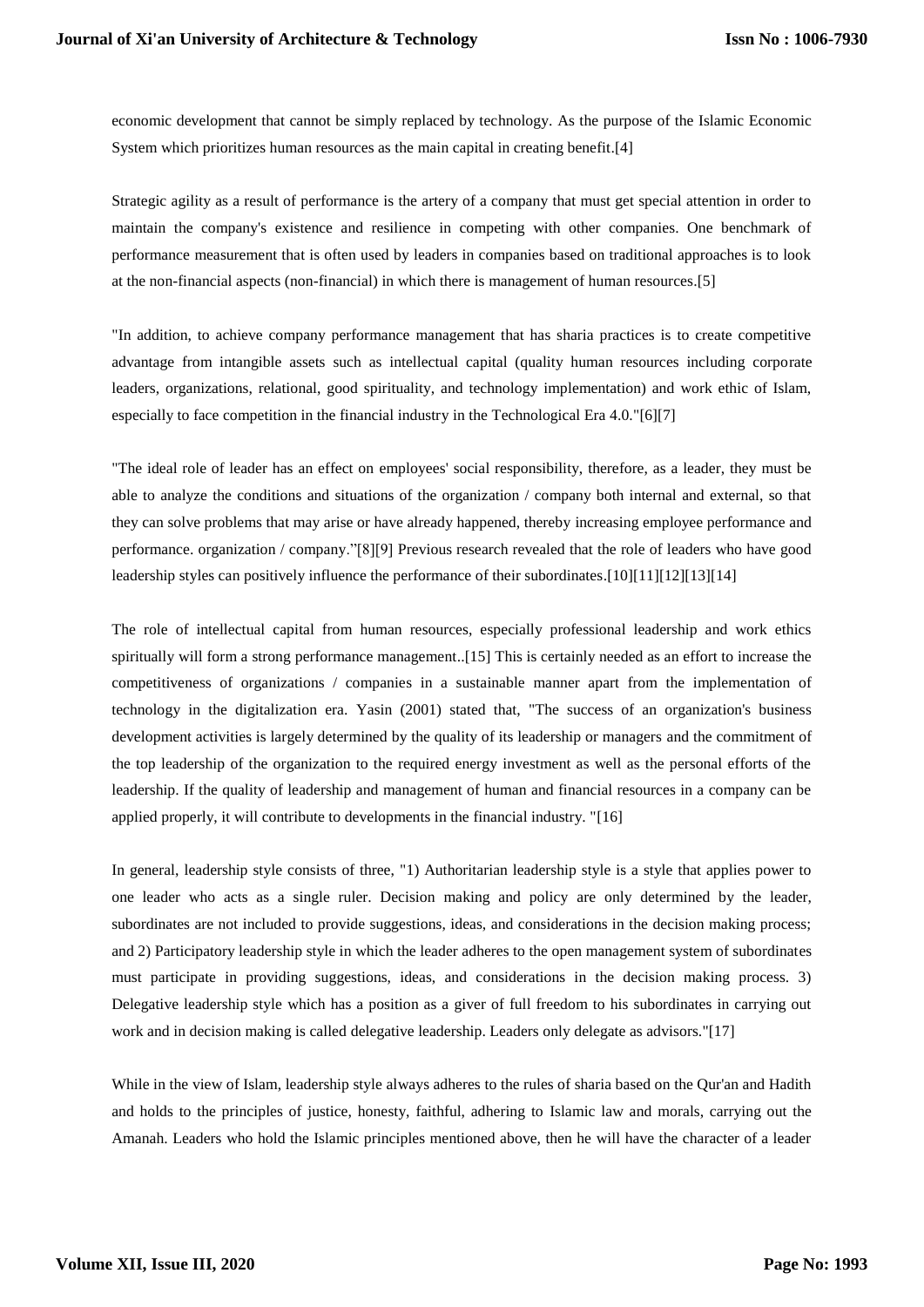who is in accordance with the provisions in Islam that is trustful, humble, clever and has a hunch and has tolerance and patience.

In addition to leadership style, ethics is a factor in company performance. Tight business competition, superior companies are not only companies that have good managerial business criteria, but also companies that have good work ethics.[1] And one of them is Islamic work ethics which is able to effectively influence the level of emotional intelligence and knowledge of a Muslim in accordance with sharia principles.[18][19] "Islamic work ethics and its relation to intrinsic motivation, job satisfaction, organizational commitment, and performance have a greater influence on intrinsic motivation and organizational commitment."(Hasibuan: 2018; bin Khalid, 2019).[17][20]

In a multidimensional concept, this relates to organizational well-being and is sustainable for the welfare of society.<sup>["21]</sup> Furthermore, Al-Khayath (2000) explains that, "Work ethics based on sharia principles require kindness, honesty and trustworthiness, conformity of wages, and are not allowed to deceive, deprive, ignore something, and arbitrarily."[22]

Leaders' intellectual capital which has a good leadership style and work ethics based on sharia principles that are also well applied, will give birth to positive results spiritually on the Company's performance and will further create the ability to survive and sustain the company going forward.[23][24]

#### **II. MATERIAL AND METHODS**

This paper includes qualitative research that aims to study intensively about the background of the current situation and the environmental interaction of a social unit whether individual, group, institution, or community**.** In this study, researchers describe a qualitative method that is conducting in-depth interviews and describing the role of Islamic work ethic leadership style in an effort to improve the performance of BPRS in Lampung Province.

This research delves into the field of research by obtaining data from research location sources, namely at the SRB in Lampung. "In addition to field research, it is also supported by literature study research carried out using literature studies, both in the form of books, notes, and the results of previous reports on leadership styles, and Islamic work ethics and performance."[25]

Primary data obtained in the field, conducted by interview.[26] Interviews were conducted with SRB leaders and employees in Lampung Province. The survey was conducted by giving a series of questions and distributing questionnaires relating to the role of leadership style, Islamic work ethics on improving the performance of BPR Syari'ah in Lampung Province.

The population in this study were all BPR Sharia in Lampung Province which consisted of 11 Sharia BPRs. From the population, the best sample of 3 BPRS were taken as the research objects, namely BPR Syariah Kotabumi, BPRS Metro Madani and BPRS Bandar Lampung, with 65 respondents of BPR Syariah employees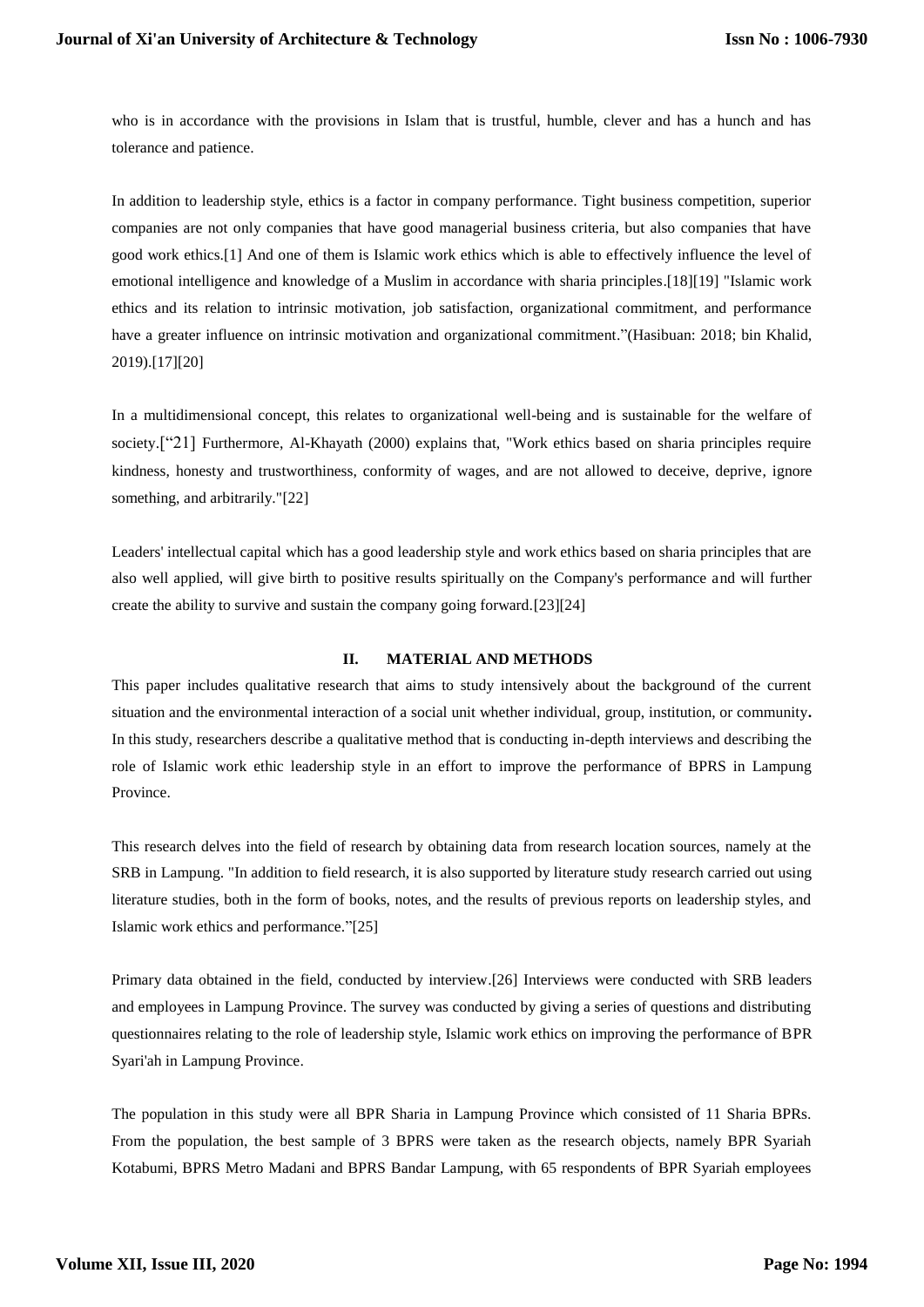in Lampung Province. Data were analyzed using checking (checking back data that has been obtained mainly in terms of the completeness and clarity of the data obtained), classification (compiling and systematizing data that has been obtained), verification (giving back the interview data to the informants to be examined truth) and analysis with inductive thinking methods (based on facts that are specific).

#### **III. RESULTS AND DISCUSSIONS**

### **3.1 Descriptive Statistics of Respondents**

This discussion will be described regarding: a) the characteristics of respondents based on gender, b) education and c) length of service at the company. Characteristics of respondents by sex in this study amounted to 65 people. Based on the data obtained the number of male respondents was 58.46% ie 38 people and the rest were female respondents by 41.53% namely 27 people. So it can be concluded that the number of respondents contained in this study was dominated by men as respondents.

Respondents with characteristics based on high school education totaled 12 people with a percentage of 18.4%, D3 of 22 people with a percentage of 33.8% and Strata one amounted to 26 people with a percentage of 40%. Strata Dua numbered 5 people with a percentage of 7.6%. Strata Tiga amounted to 1 person with a percentage of 1.5%. So it is indicated that S1 is widely used as a respondent in this study.

While BPRS respondents in Lampung Province based on work periods of 2-4 years amounted to 12 people with a percentage of 18.4%, working period for 5-7 years totaling 18 people with a percentage of 27.6%, length of service for 8-10 years amounted to 27 people with a percentage of 41.5% and a percentage of 12.3% indicate the number of respondents was only 8 people who worked for 11-13 years.

After spreading the questions to the respondents, it is necessary to know the answers of the respondents related to the leader / manager's internal capital from indicators of leadership style, Islamic work ethics and BPRS performance in Lampung Province. Respondents' answers related to the BPRS Leadership Style in Lampung Province numbered 65 people with varied answer choices. Respondents who chose the authoritarian style statement amounted to 12 people with a percentage of 18%, participatory style amounted to 37 people the percentage of 57% and the delegation style obtained 16 people with a percentage of 25%. Based on the classification of the number of respondents it can be explained that the BPRS Leadership Style in Lampung Province applies the participant style with the criteria of the statement of the leader adopting an open management system, and the leader allows employees to express their suggestions, ideas and opinions.

Although the decision remains to be the intervention of the leadership in making policies by considering these inputs. The leader gives authority and mandate to certain employees without limits. The existence of an internal control system that functions to find out the mandate that has been given can be carried out in accordance with the training and provisions that have been approved and determined. In addition, this participant style includes all internal parties in the company. However, the Chairperson continues to carry out their duties as a decision maker by first taking into consideration and accepting all the input provided from the subordinate.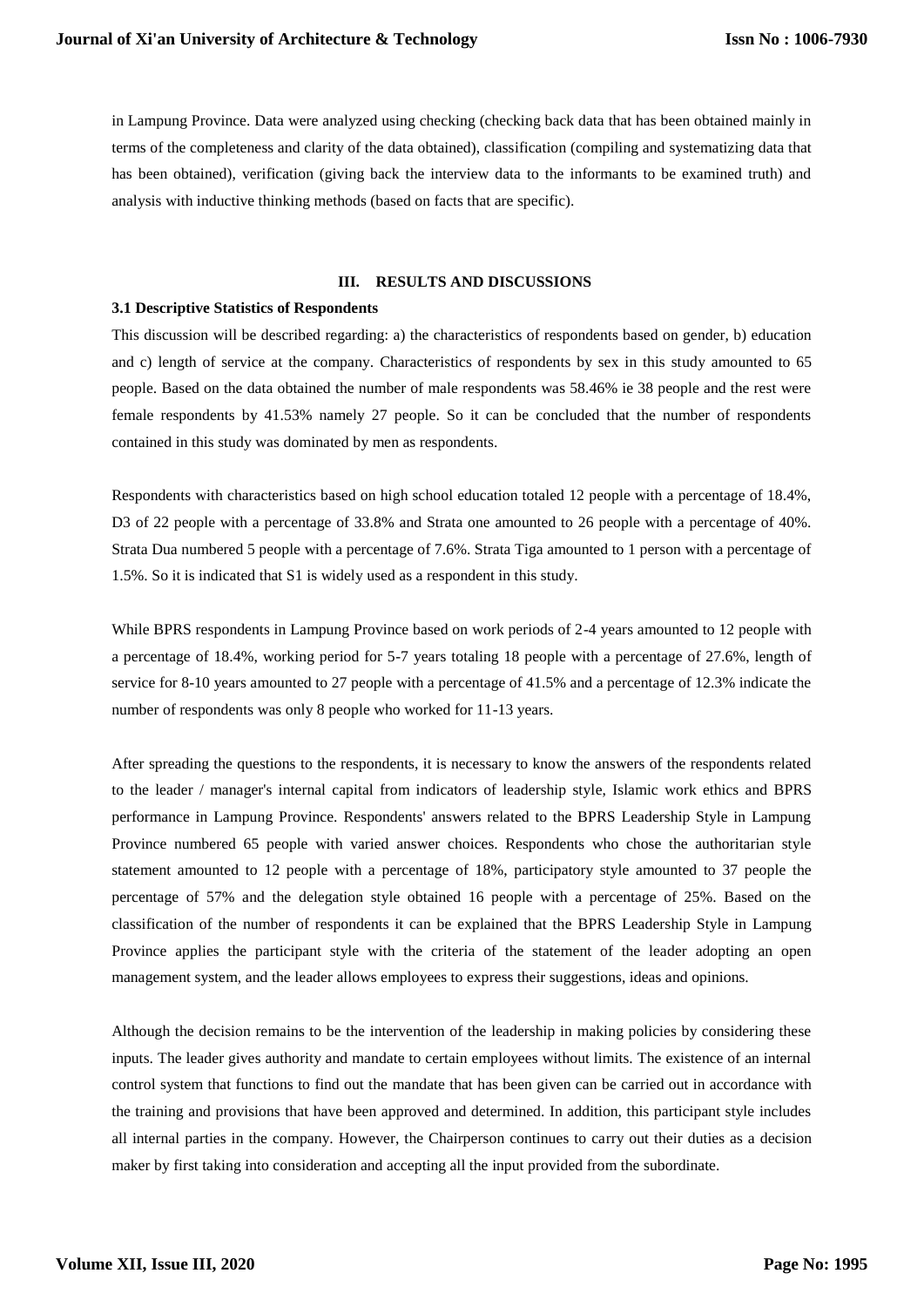Based on the results of the study note that respondents' responses to Islamic work ethics variables consisting of 6 (six) items. The results of respondents' answers can be interpreted that, respondents who gave X.1 answers by 13% or 8 people, answers X.2 percentage of 23% with the number of respondents 15 people, X.3 with a percentage of 23% or 15 people, as well as X. 3 with 15 people with a percentage of 23%. While X.5 with a total of 4 people was 6% and X.6 obtained 8 respondents with a percentage of 12%.

Based on the answers of respondents regarding Islamic work ethics above, most chose answers to items X.2, X.3, X.4, and X.5, which means that the ethics that exist in SRBs in Lampung Province are to have honest and strong collaborative partners in handle the completion of work, have a colleague who is committed to avoiding the detrimental things, have a colleague who is diligent and serious and never give up in working, has a colleague who applies independence to innovate high and help others.

# **3.2 The Role of Intellectual Capital in Human Resource Management Based on Sharia Principles Against Islamic Bank Sustanaibility**

The implementation of intellectual capital and work ethics based on sharia principles in human resource management is clearly very important for sustainability in Islamic Banks in Indonesia, even throughout Islamic banks in the world. Work Ethics based on sharia principles include principles not to harm others with practices that are not justified / prohibited (fraud, gambling, and usury), and justice has an important role in shaping positive individual work behavior. By implementing work ethics based on sharia principles that originate from Islamic teachings, it is expected to be able to teach and form employees who have high discipline, obey the rules set by the company, have a positive and integrated nature. Because working according to sharia rules will bring you closer to God.

"Work ethics based on sharia principles view individuals who work hard to seek pleasure, fortune in the pleasure of Almighty Almighty is a basic trait and is believed to achieve success in his life, while those who do not do hard work will meet with failure in his life. Whoever works hard he will get a reply."[27]

Work ethics based on sharia principles are part of the rule dimension based on Islamic sharia which refers to the Qur'an and the Sunna. By implementing work ethics based on sharia principles, it is expected to be able to form a person who is fair, has a high level of discipline, complies with the rules set by the company or organizational body as in Good Corporate Governance, has high integrity and values other positives. So someone can work according to the rules. The attitude of a company leader will greatly affect employee psychology, including employee retention in mergers and acquisitions.[28] Employees need a leader who is able to encourage them to continue to be productive. With a spiritually just attitude they feel they have a bond to the company so they are willing to unleash their potential for the company's progress.

The role of work ethics based on sharia principles spiritually can hold important implications for the creation of quality employee performance, the more ethical values a person has, the higher the resulting performance. This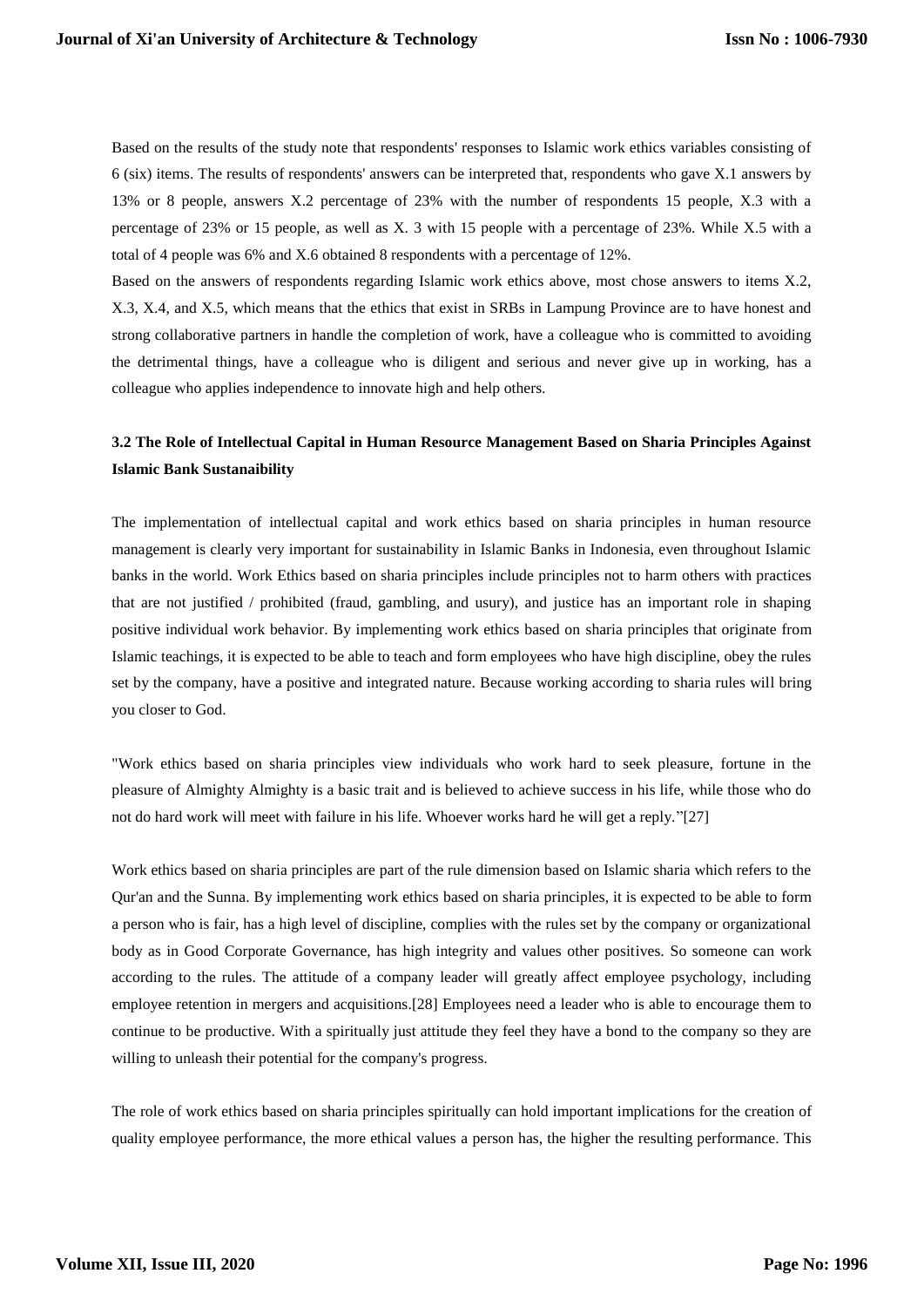means that the better the work ethics of Islam in BPRS in Lampung Province, the better the employee performance output will be.

Human resource management in employee performance in Sharia Banking especially SRBs certainly have different rules, models and systems. High and low numbers of work appraisal results are proportional to the high and low levels of the quality of the performance of the employees themselves which can be influenced by several factors. Patterned performance such as Pyramid, where if the performance of subordinates / employees is good and controlled, in line with the style or leadership of a leader will experience good performance as well. The role of leadership and participation style by supervising / controlling their employees by providing motivation so that the vision and mission can be achieved to the maximum.

The role of intellectual capital from the leadership of an individual / manager in relation to the increased activity and efficiency of the organization or company as a motivator. Smart and professional leaders can formulate and implement various forms of policy and responsibility that lead to efforts to encourage employees to carry out certain programs or plans in accordance with their duties and responsibilities that can contribute to the achievement of company goals. "Besides that, intellectual capital makes a leader who is able to convey his goals and objectives with good communication to employees so that he is able to understand the company's program or strategy referred to by his superiors."[29]

In addition, implementing SPI (internal control system) is a control system whether the mandate of directors to subordinates is carried out in accordance with the mandate given. So that the leadership style that is applied can improve performance, by means of employees always believing and optimistic that in the future it will be better and also pay attention to creativity, product innovation that will continue to be explored and improved more maximally. Because in essence the leader has a structural decision both the task and geographical distribution in the team that will affect communication and trust.[30] The leader / manager also has a role as a controller who has the duty and responsibility to supervise various activities of the organization / company in order to avoid auditing fraud in the implementation of plans and or work programs of the company so that the objectives become effective and efficient on an ongoing basis and are also able to become conceptual as a whole which is implemented in an effort to maintain and improve company performance.[8][31][18][13][9]

Quality human resources that are created from spiritual values, that is, values derived from sharia principles, will result in strategic agility. Strategic agility as a result of the company's performance results from the behavior and skills of managers / leaders. Not only strategic analysis or wise and also affective design but also in the form of a series of active human resource management both behavior, values and confidence in designing and implementing strategic commitments.[32] The strategy undertaken by the leadership in streamlining the performance of the employees is to hold meetings / breaffing, routine meetings every month, this is done so that the team can be together, because in principle work together and work together. This is also done by mediating the role of justice as Sharia principles aim to maintain a balanced relationship between the Islamic work ethic and employee turnover intentions.[33] And no less important in the face of the information technology industry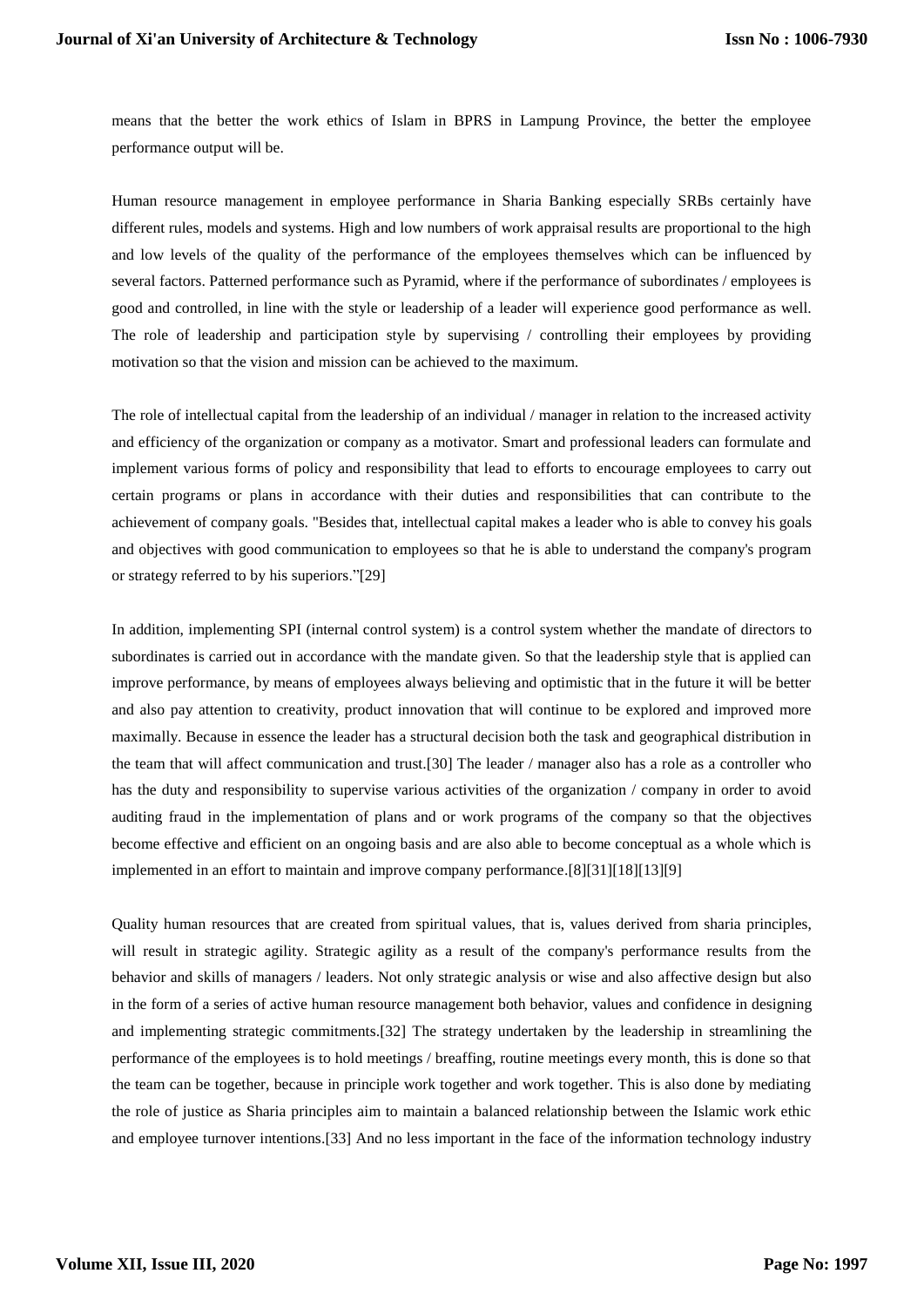as it is today, leaders / managers of the company will be able to establish strategic business partnerships as needed in corporate sustainability.[34]

It is clear that work ethics based on sharia principles have a very important role in realizing the performance of Islamic Banks and can lead to sustainability. Hafiduddin dan Tanjung (2003) explains the four important indicators of work ethics based on sharia principles, namely, "*Al-Itqan* (stability), *Al-mujahadah* (hard work and optimal), *Al-Ihsan* (doing their best and better that employees have partners who are committed to avoiding things that are detrimental), and *Tanafus* and *ta'awun* (competence and help to help).[35] "It should be understood that the principles of sharia in work ethics can shape the attitudes and behavior of someone in an honest, moral and highly committed. This is also a manifestation of pious charity because it has a religious value. Having a work ethic will be able to affect the productivity of human resource management so that it can affect positively on the surrounding environment. So that work ethics based on sharia principles can be applied in human resource management properly, it is necessary to optimize employee work, as explained in theory, is indicated that Islamic work ethics are as follows; "First is *Al-Itqan* (stability), that is, employees have honest and strong collaborative partners in handling work completion."

Next is, "*Al-Ihsan* (do the best and better, that is, employees have colleagues who are committed to avoiding harm). The disadvantage in this case is that today's work performance is decreasing from today. Working as well as possible will produce maximum work and commit to yourself to do something better for the benefit of the people. As knowledge increases, experience, time and enthusiasm will be possessed if someone works with the spirit of worship and awareness of himself. "

The third, "*Al-mujahadah* (hard work and optimal), namely employees have a colleague who is diligent, sincere and never give up in working." in order to get the blessing of Allah SWT. " And finally, "Tanafus and ta'awun (competence and help), that is, employees have coworkers who apply independence, innovate and help others. Someone who works with others will realize a common good. Besides Islam encourages life to help, it will also make things difficult to be light and difficult to be easy work. "

Besides that work ethics based on sharia principles are influenced due to several factors including religion, culture, socio-politics, work environment conditions, education and economic structure, so that Islamic work ethics is a dimension based on Islamic sharia which refers to the Qur'an and Al-Sunnah.

The role of intellectual capital from the leadership style of a leader and work ethics based on sharia principles that are applied to the maximum will improve performance and help in maintaining the sustainability of Islamic banks. It is clear that human resource management can never be replaced. Although indeed for certain conditions and situations the amount must be reduced in an organization / company. Not without reason, seeing the growing development of information technology, humans are required to have intellectual capital as a competitive advantage in order to be able to compete professionally.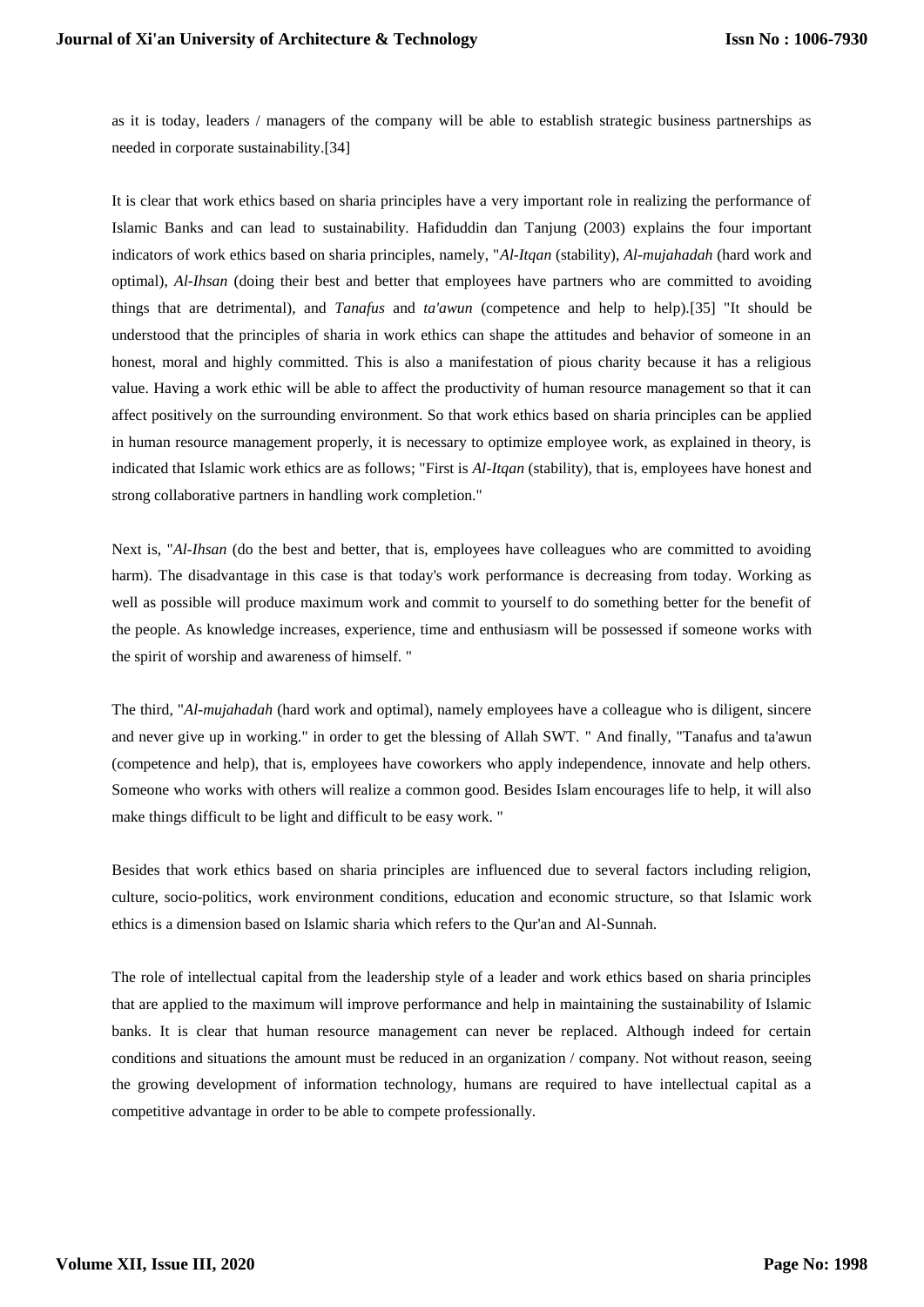### **IV. CONCLUSION**

Based on the results of the discussion it was revealed that intellectual capital in the form of participant leadership style was applied by the three best SRBs in Lampung Province, Indonesia. Participant style with open management system criteria, and allows employees to express their suggestions, ideas and opinions make the three best BPRS. While work ethics applied in three BPRS include, al-itqan, al-ihsan, mujahadah, tanafus and observing time are the most important things in improving employee performance. The implementation of intellectual capital from the leadership style and work ethic based on sharia principles is carried out in real terms by the process of controlling performance, monitoring and motivating employees.

#### **V. ACKOWLEGMENTS**

Thank you to the Rector of the State Islamic University (UIN) Raden Intan Lampung, Prof. Dr. H.Moh. Mukri, M.Ag, so this research can run well. And the researchers would like to thank the leaders and staff of Kotabumi BPRS, BPRSMetro Madani, Bandar Lampung BPRS which were the objects of this study.

#### **REFERENCES**

- [1] Hana, Mc. Mifrohul & Ghufron, M. Nur. 2015. Pengaruh Etika Kerja Islam Dan Kepemimpinan Transformasional Terhadap Kinerja Karyawan [Effect of Islamic Work Ethics and Transformational Leadership on Employee Performance], *Jurnal Ekonomi Syari'ah,* Equilibrium, Vol. 3, No. 2, Desember 2015, pp. 341-361.
- [2] Anusara, J., Rasel, M., Sultana, A., Chanthamith, B., Kabir, M. H., & Hasan, M. A. (2019). Comparative Study on Human Resource Management Practices in Banking Sector. *American Journal of Marketing Research*, *5*(3), 36-41.
- [3] Safkaur, O., & Sagrim, Y. (2019). Impact of Human Resources Development on Organizational Financial Performance and Its Impact on Good Government Governance. *International Journal of Economics and Financial Issues*, *9*(5), 29.
- [4] Uyun, Q. (2018). The Influence of Islamic HRM Practices on Organizational Learning and Its Impact on Environmental, Social and Religious Performance. *Journal of Entrepreneurship Education*.
- [5] Brahmasari, Ida Ayu & Suprayetno, A. 2008. Pengaruh Motivasi Kerja, Kepemimpinan dan Budaya Organisasi Terhadap Kepuasan Kerja Karyawan serta Dampaknya pada Kinerja Perusahaan (Studi kasus pada PT. Pei Hai International Wiratama Indonesia) [The Effect of Work Motivation, Leadership and Organizational Culture on Employee Job Satisfaction and Its Impact on Company Performance (Case study at PT. Pei Hai International Wiratama Indonesia)], *Jurnal Manajemen Dan Kewirausahaan*, Vol.10, No. 2, September 2008, h. 124-135.
- [6] Zin, S. M., Mat, R. C., Manaf, K. A., Muhammad, N., Mansor, F. A., & Hashim, M. Z. (2018). Identifying Importance-Performance Matrix Analysis (IPMA) of intellectual capital and Islamic work ethics in Malaysian SMES. *Journal of Fundamental and Applied Sciences*, *10*(1S), 793-805.
- [7] Zin, S. M., Adnan, A. A., Salleh, N. S. N. M., Mat, R. C., Manaf, K. A., & Setapa, M. (2019). Intelectual Capital, Islamic Work Ethics and The performance Of Bumiputera Small and medium Enterprises (SMES): Experts'views. *Journal of Contemporary Social Science Research*, *3*(1), 65-75.
- [8] Trang, D. Sandy. 2013. Gaya Kepemimpinan Dan Budaya Organisasi Pengaruhnya Terhadap Kinerja Karyawan (Studi Pada Perwakilan Bpkp Provinsi Sulawesi Utara) [Leadership Style and Organizational Culture Influence Employee Performance (Study of Bpkp Representatives in North Sulawesi Province)], *Jurnal EMBA***,** Vol.1 No.3 September 2013, Issn 2303-1174, h.208-216.
- [9] Salamzadeh, Y., Kianmanesh, M., & Vahidi, T. (2019). Transformational leadership style and social responsibility of employees in economic corporations: a study on Sarmayeh Bank of Iran. *International Journal of Sustainable Strategic Management*, *7*(1-2), 186-203.
- [10] Trisnaningsih, Sri. 2003. *Pengaruh Komitmen terhadap Kepuasan Kerja Auditor : Motivasi sebagai Variabel Intervening [Effect of Commitment on Auditor Job Satisfaction: Motivation as an Intervening Variable].* Jurnal Riset Akuntansi Indonesia, Vol. 6, No. 2, Mei 2003.
- [11] Ilham R.A, M. 2019. Pasar Keuangan Syariah makin Menjanjikan [Islamic financial markets are increasingly promising]. (18 oktober 2019, 02:40 WIB). *mediaindonesia.com*[.https://mediaindonesia.com/read/detail/266100-pasar-keuangan-syariah-makin](https://mediaindonesia.com/read/detail/266100-pasar-keuangan-syariah-makin-menjanjikan)[menjanjikan](https://mediaindonesia.com/read/detail/266100-pasar-keuangan-syariah-makin-menjanjikan)